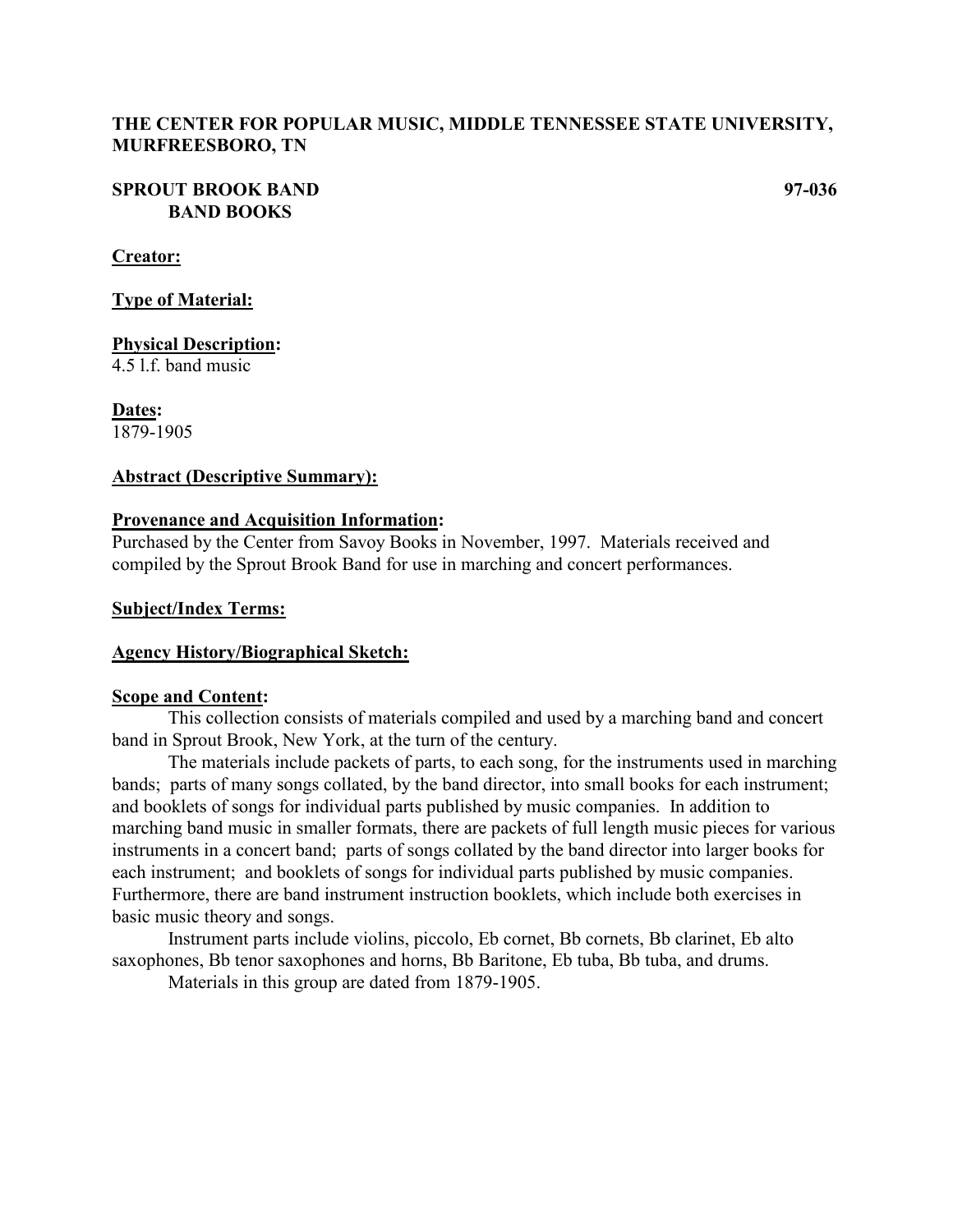## **SPROUT BROOK BAND 97-036 BAND BOOKS (cont'd)**

# **Collection Contents (Folder/Box List):**

*Box 1 Song Packets*

*Folder No. Contents*

| $\mathbf{1}$   | 999th Artillery March                                                     |
|----------------|---------------------------------------------------------------------------|
| $\overline{c}$ | "Alagazam"                                                                |
| $\mathfrak{Z}$ | Alumni March; Uncle Jaspers Jubilee; "Venus"                              |
| $\overline{4}$ | "Always in the Way"--March                                                |
| 5              | "Anakarista"--March                                                       |
| 6              | At the Old Maid's Stag Dance                                              |
| 7              | "Aunt Chloe's Favorite"                                                   |
| 8              | "Bass Section"--Fantasia                                                  |
| 9              | Blue and the Grey                                                         |
| 10             | Carnivals Awakening; "The Boomerang"-- Galop                              |
| 11             | Clever Stunt, A                                                           |
| 12             | "Coat of Arms"--March                                                     |
| 13             | "Col. Huntt"--March                                                       |
| 14             | College Boys                                                              |
| 15             | "Colored Ragamuffins, The"                                                |
| 16             | Come, Take A Trip in My Airship                                           |
| 17             | Come Where My Love Lies Dreaming--"Quartette."                            |
| 18             | "Concordia"--Waltz                                                        |
| 19             | Coon Up a Tree                                                            |
| 20             | Corey Hill Club--March                                                    |
| 21             | Crack o' the Whip                                                         |
| 22             | "Cupid's Charms"--Serenade; Ephraim's Delight March                       |
| 23             | Dinah's Weddin'--Schottische; "Chieftain"--March                          |
| 24             | Dutchman's Cakewalk in Wooden Shoes, A                                    |
| 25             | Eighth Regiment--March; "Darling Flo"                                     |
| 26             | Esa Eres Tu! Polka                                                        |
| 27             | "The Escort"--March                                                       |
| 28             | Ethiopian                                                                 |
| 29             | "Euphonius"--Polka                                                        |
| 30             | "Evening Prayer, An"; "The Reaper's Chorus"; "The Return of Spring"; "The |
|                | Village Chimes"                                                           |
| 31             | Farewell Sweetheart May                                                   |
| 32             | Flower and Fruit                                                          |
| 33             | "Foolish William"                                                         |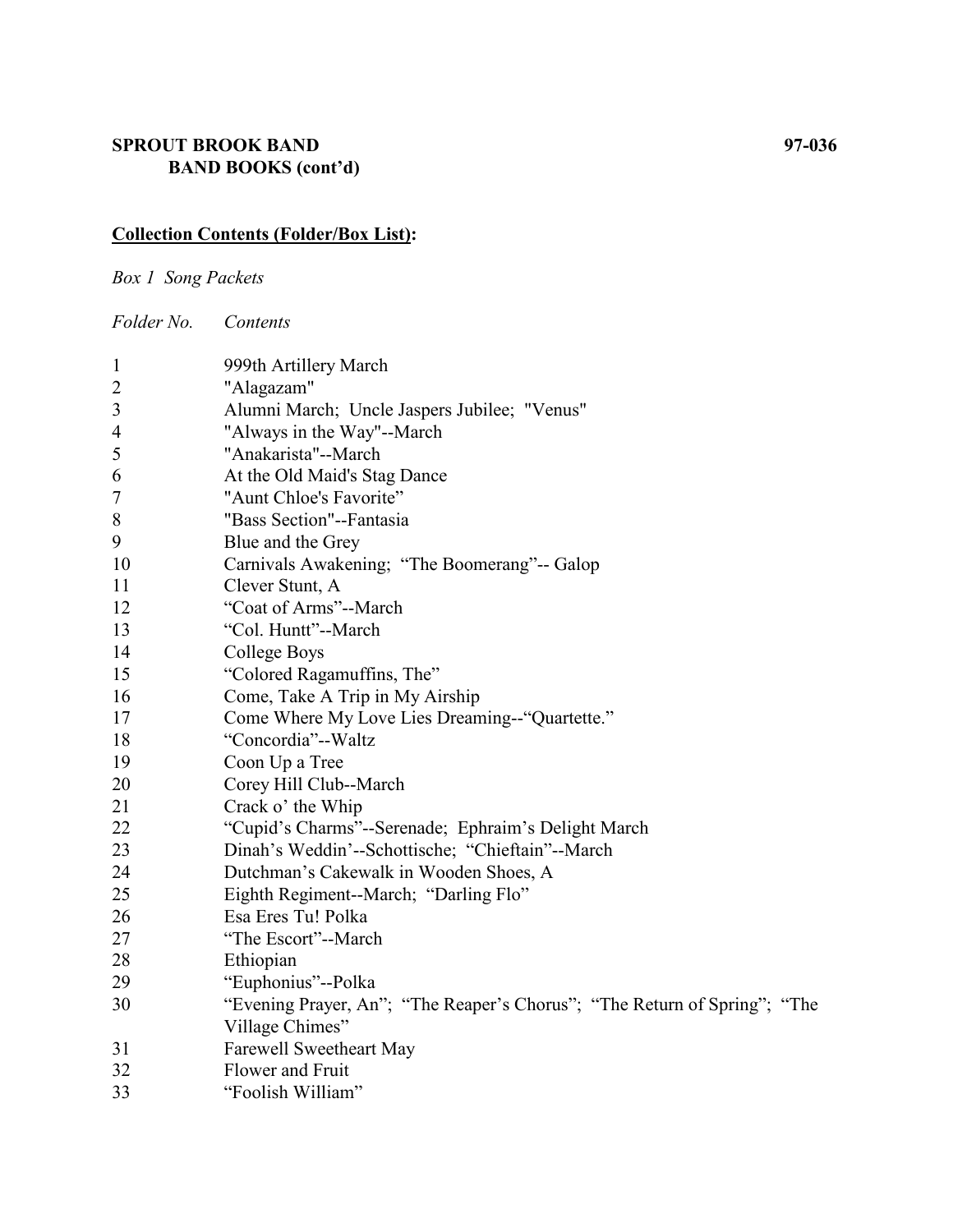## Fort Dayton--March **SPROUT BROOK BAND 97-036 BAND BOOKS (cont'd)**

| 35 | "Four Kings, The"--March               |
|----|----------------------------------------|
| 36 | Fraternity Belle, The                  |
| 37 | Frolics of the Sylphs, Schottische     |
| 38 | "Gerophinen"--March; "Whitaker"--March |
| 39 | Happy Mose Cake Walk                   |
| 40 | Hot Wave, A                            |
| 41 | I Got Yo' Money                        |

*Box 2 Song Packets*

*Folder No. Content*

| $\mathbf{1}$   | "The Ideal"--March                                           |
|----------------|--------------------------------------------------------------|
| $\overline{2}$ | Idlewild--March                                              |
| 3              | I'm Trying So Hard to Forget You                             |
| $\overline{4}$ | The "James Park" March                                       |
| 5              | "Lady of the Lake"--March                                    |
| 6              | Lancers; The Rivals; March "The Salem Witches"               |
| 7              | The Lotus Club                                               |
| $8\,$          | Love's Response--Serenade                                    |
| 9              | Love's Flight, Galop; Golden Wedding, The                    |
| 10             | Marche Militaire                                             |
| 11             | "McKinley's Own"--March                                      |
| 12             | Minerva Waltzes                                              |
| 13             | My Dusky Rose, Schottische                                   |
| 14             | "My Illinois"                                                |
| 15             | New City Hall March                                          |
| 16             | "The Old Club"--March; Euclid Beach Park                     |
| 17             | <b>Oveston Quartet</b>                                       |
| 18             | Polly Prim                                                   |
| 19             | Postal Telegraph Quick Service March                         |
| 20             | Quick as Lightening; "Bostonia" March                        |
| 21             | Red Cross Knight--Trio                                       |
| 22             | "Salute to Parkesburg"--March                                |
| 23             | "Satellite"--March; Pillsbury March                          |
| 24             | She Was Happy Til She Met You; I Wonder Where She Is Tonight |
| 25             | Shoulder to Shoulder--March                                  |
| 26             | "Solid Front"--March                                         |
| 27             | A Summer Dream; Come Over on My Veranda                      |
| 28             | "Sweet Dreams"--Serenade                                     |
| 29             | Tandem Galop                                                 |
| 30             | Triumphal March; All Aboard! Galop                           |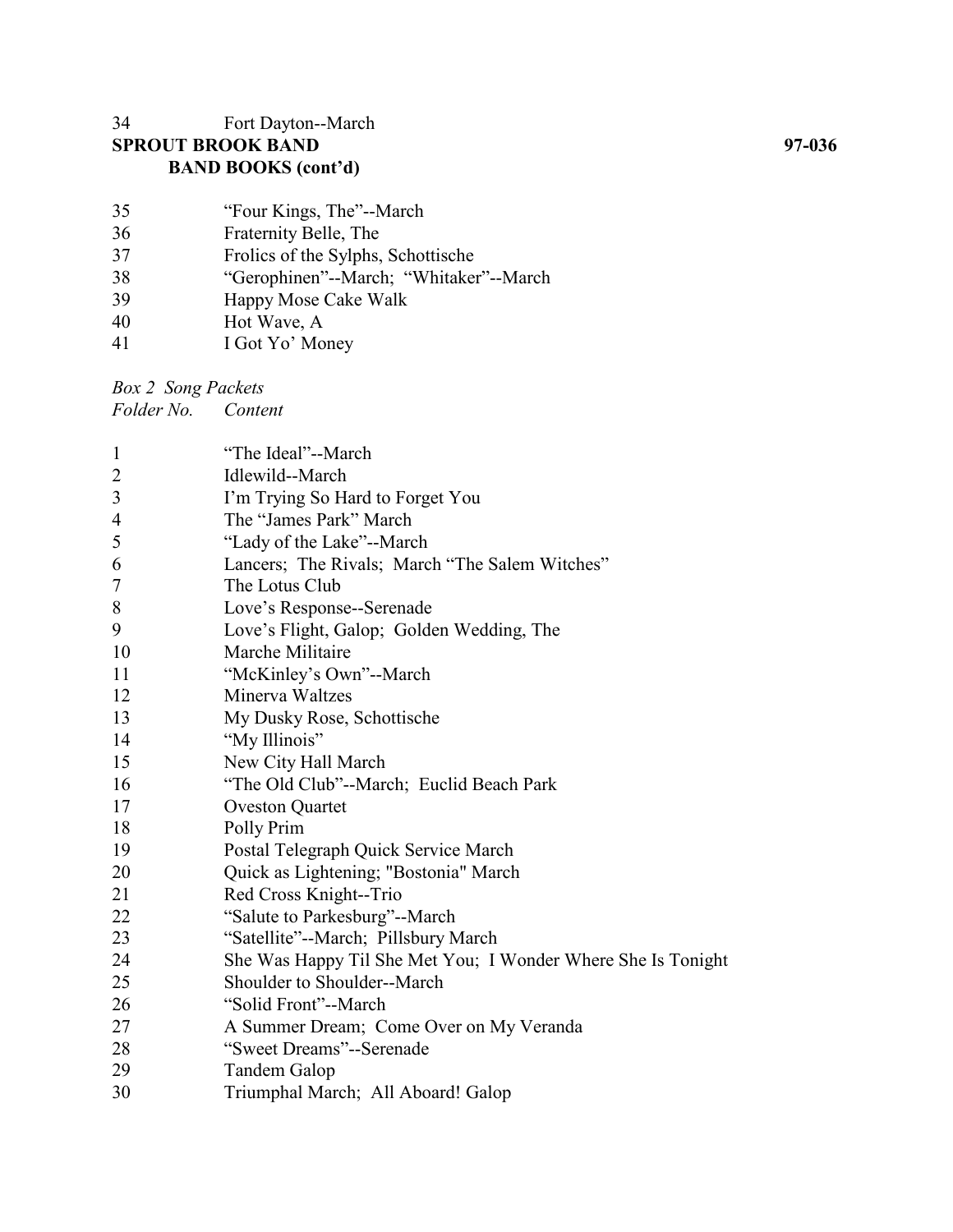## Utopian March **SPROUT BROOK BAND 97-036 BAND BOOKS (cont'd)**

| 32 | Village Sport Lancers; North Park Quadrille                               |
|----|---------------------------------------------------------------------------|
| 33 | <b>Washington Times March</b>                                             |
| 34 | Way Down in Old Indiana--Medley Waltz                                     |
| 35 | Why Don't They Play With Me?--March                                       |
| 36 | Will You Be Out Tonight? On Yo' Way                                       |
| 37 | "Winona"--Waltz                                                           |
| 38 | "Would You Care"--Song                                                    |
| 39 | "Yankee Hash"--Medley Overture                                            |
| 40 | Yankee Volunteers, The; "Dewey's Victory"--March; We'll Stand By the Flag |
| 41 | Ye Boston Tea Party; Merry American March, The                            |
| 42 | You and I; Oriental America                                               |

*Box 3 Band Instruction Books; Orchestra Books*

| Folder No. | Content |
|------------|---------|
|            |         |

|                             | Collins' Military Band School (2)          |
|-----------------------------|--------------------------------------------|
| $\mathcal{D}_{\mathcal{L}}$ | Collins' Military Band School (3)          |
| $\mathcal{R}$               | Gems of the Ballroom                       |
| $\overline{4}$              | Geo. Southwell's Model Orchestra Book (2)  |
| 5                           | Geo. Southwell's Model Orchestra Book (2)  |
| 6                           | Geo. Southwell's Model Orchestra Book (3)  |
| 7                           | Geo. Southwell's Model Orchestra Book (3)  |
| 8                           | McMillin (instruction and band pieces) (2) |
| 9                           | Misc. excerpts of band books (2)           |
|                             | Roots' New Beginners' Band Book            |

*Box 4 Custom Marching Band Books*

| Folder No. Content |                                      |
|--------------------|--------------------------------------|
|                    | Marching Band Booklet, Eb Cornet     |
| 2                  | Marching Band Booklet, 1st Bb Cornet |
| $\overline{3}$     | Marching Band Booklet, 2nd Bb Cornet |
| 4                  | Marching Band Booklet, 1st Eb Altos  |
| 5                  | Marching Band Booklet, 2nd Eb Altos  |
| 6                  | Marching Band Booklet, 1st Bb Tenors |
| -                  |                                      |

- Marching Band Booklet, 2nd Bb Tenors
- 8 Marching Band Booklet, Bb Baritone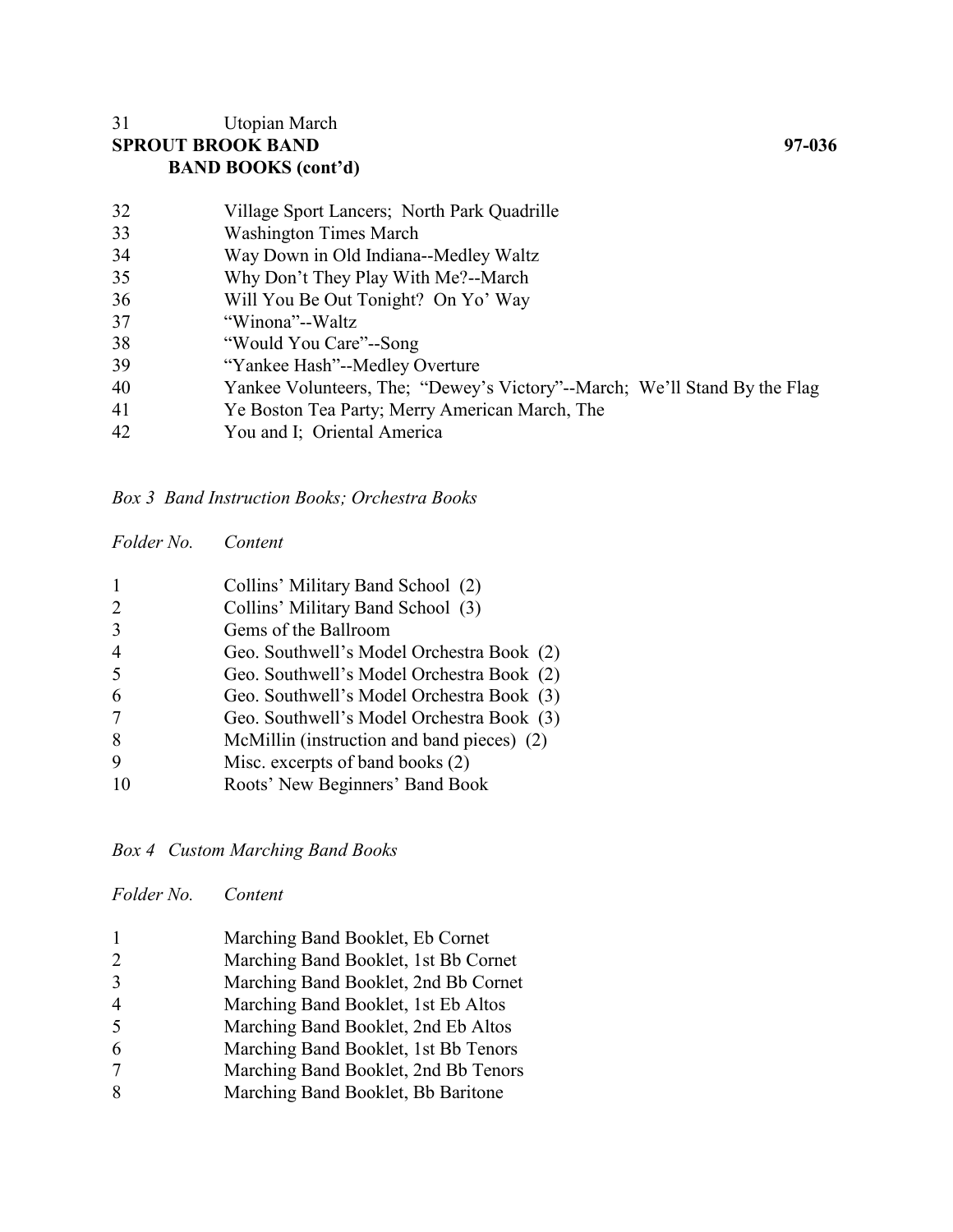# Marching Band Booklet, Eb Bass **SPROUT BROOK BAND BAND BOOKS (cont'd)**

| 10 | Marching Band Booklet, Bb Bass    |
|----|-----------------------------------|
| 11 | Marching Band Booklet, Side Drum  |
| 12 | <b>Sprout Brook Band, Piccolo</b> |
| 13 | Sprout Brook Band, Eb Cornet      |
| 14 | Sprout Brook Band, 1st Bb Cornet  |
| 15 | Sprout Brook Band, 2nd Bb Cornet  |
| 16 | Sprout Brook Band, 2nd Eb Alto    |
| 17 | Sprout Brook Band, 1st Bb Tenor   |
| 18 | Sprout Brook Band, 2nd Bb Tenor   |
| 19 | Sprout Brook Band, Bb Baritone    |
| 20 | Sprout Brook Band, Eb Bass        |
| 21 | <b>Sprout Brook Band, Bb Bass</b> |
| 22 | Sprout Brook Band, Side Drum      |
|    |                                   |

# *Box 5 Custom and Published Marching Band Books*

*Folder No. Content*

| 1              | Sprout Brook Band, 1st Bb Cornet       |
|----------------|----------------------------------------|
| 2              | Sprout Brook Band, 2nd Bb Cornet       |
| 3              | Sprout Brook Band, 1st Eb Alto         |
| $\overline{4}$ | Sprout Brook Band, 2nd Eb Alto         |
| 5              | Sprout Brook Band, 1st Bb Tenor        |
| 6              | Sprout Brook Band, 2nd Bb Tenor        |
| 7              | Sprout Brook Band, Eb Bass             |
| 8              | Sprout Brook Band, Bb Bass             |
| 9              | Sprout Brook Band, Side Drum           |
| 10             | Marching Band Book, Basses             |
| 11             | Marching Band Book, Solo Alto          |
| 12             | Marching Band Book, Bb Bass            |
| 13             | National Band Book, Solo Bb Cornet     |
| 14             | Marching Band Book, Bb Bass            |
| 15             | The Premier Band Book, Eb Cornet       |
| 16             | The Premier Band Book, Eb Clarinet     |
| 17             | The Premier Band Book, Solo Bb Cornet  |
| 18             | The Premier Band Book, 2nd Bb Cornet   |
| 19             | The Premier Band Book, 2nd Bb Clarinet |
| 20             | The Premier Band Book, 1st Eb Alto     |
| 21             | The Premier Band Book, 2nd Eb Alto     |
| 22             | The Premier Band Book, 2nd Bb Tenor    |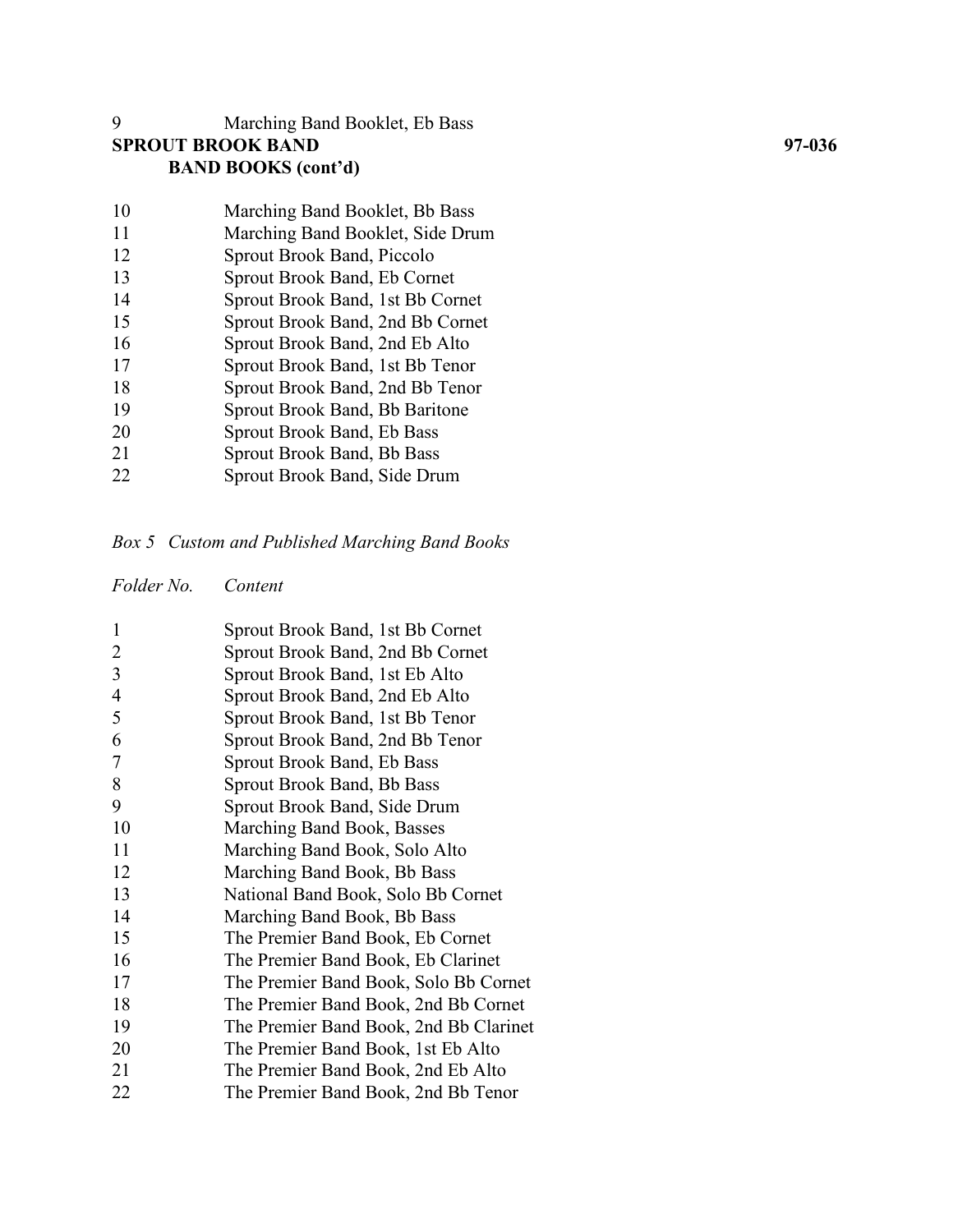## 23 The Premier Band Book, Bb Baritone **SPROUT BROOK BAND 97-036 BAND BOOKS (cont'd)**

| 24 | The Premier Band Book, Eb Bass |
|----|--------------------------------|
| 25 | The Premier Band Book, Bb Bass |
| 26 | The Premier Band Book, Drums   |
| 27 | The Premier Band Book, Drums   |

*Box 6 Custom Concert Band Books*

*Folder No. Content*

|               | Sprout Brook Band, Eb Cornet       |
|---------------|------------------------------------|
| $\mathcal{D}$ | Sprout Brook Band, 1st Bb Cornet   |
|               | Sprout Brook Band, 2nd Bb Cornet   |
|               | Sprout Brook Band, 2nd Bb Clarinet |
| $\zeta$       | Sprout Brook Band, Solo Eb Alto    |
| 6             | Sprout Brook Band, 1st Eb Alto     |
|               | Sprout Brook Band, 2nd Eb Alto     |
|               |                                    |

*Box 7 Custom Band Books*

*Folder No. Content*

| -1                       | Sprout Brook Band, 1st Bb Tenor |
|--------------------------|---------------------------------|
| $\mathcal{D}$            | Sprout Brook Band, 2nd Bb Tenor |
| $\mathcal{R}$            | Sprout Brook Band, Bb Baritone  |
| $\overline{4}$           | Sprout Brook Band, Eb Bass      |
| $\overline{\mathcal{L}}$ | Sprout Brook Band, Bb Bass      |
| 6                        | Sprout Brook Band, Side Drum    |
|                          | Sprout Brook Band, Bass Drum    |

## **Arrangement:**

**Location:** Manuscripts collection.

### **Related Materials:**

Meeting minutes of the Osterburg band in Osterburg, Pennsylvania, acc. no. 89-002. Music Postcards, acc. nos. 92-025 and 92-085.

### **Notes:**

For a full listing of all titles and some notes on the materials, see the accession file. Plans for